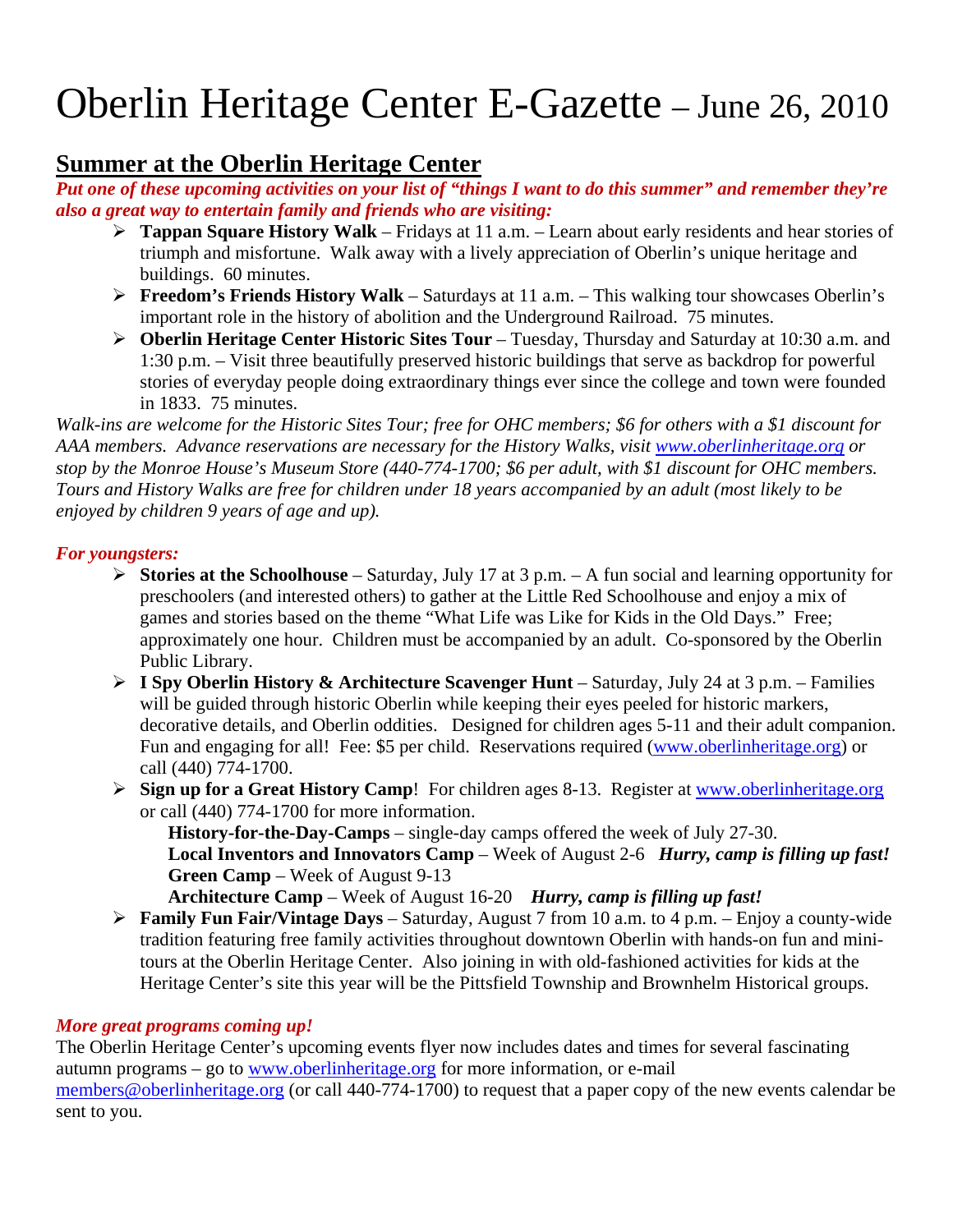# **Bed & Breakfast Volunteer Hosts Needed**

The Oberlin Heritage Center seeks residents to host parents and college-age students during Oberlin College's Freshman Orientation at the end of August. Hosts are needed for one or more nights between Monday, August 30 through Wednesday, September 1 (with the greatest demand being on Monday night). If you can offer a private bedroom (double or twin beds) and a private or shared bathroom, with a simple breakfast provided in the morning, please let us know. This is the biggest fundraiser of the year for the Oberlin Heritage Center, with OHC members and friends volunteer their time and opening their homes, while out-of-town guests contribute to the Oberlin Heritage Center for their accommodations. It's a great opportunity to be an Oberlin community ambassador and many long-time friendships have resulted through these bed-and-breakfast stays. For more information, or to volunteer as a host, please contact Oberlin Heritage Center Board Member, Cathe Radabaugh, at cathe.radabaugh@oberlin.edu or (440) 774-4646.

## **Oberlin Heritage Center Interns are a Resourceful Bunch!**

*The Oberlin Heritage Center is pleased to have four college students and recent graduates assisting the organization with a variety of projects this summer. Several internships are in collaboration with and supported by grants from other funding sources including the Ohio Humanities Council, Leadership Lorain County, and the Bonner Scholar program at Oberlin College. Get to know these interns a little better by reading on…* 

The Oberlin Heritage Center is delighted to have received a \$2,000 grant to support the cost of a summer intern position from the Ohio Humanities Council, a state affiliate of the National Endowment for the Humanities. Oberlin high school graduate and current Oberlin College art history major **Rachel Luczkowski** (OC 2012) has accepted the position, and is giving tours, and helping with events as part of learning more about museum careers. Her major project for the summer is creating a virtual exhibit of photographs of Oberlin, then and now. If you have photographs of Oberlin buildings (including those that are no longer standing) that you may be willing to share with the Heritage Center for this or future projects and to help fill gaps and add to the Resource Center photography collection, please let us know.

For the past 9 years, the Leadership Lorain County Internship Program (LLCIP) has provided local college students with internship opportunities throughout Lorain County. The Summer Internship Program is designed to offer quality 10-week paid internships to local college students while providing nonprofit organizations, such as the Heritage Center, with the energy, skills, and dedication that college students bring to these internships. The Oberlin Heritage Center became involved as a LLCIP intern placement site in 2004. This year, we are pleased to welcome **Laura Laubenthal** as our 2010 Leadership Lorain County summer intern. Laura lives in Elyria and will be a senior this fall at Bowling Green State University where she is majoring in history and minoring in art history. She is doing a fantastic job staffing the front reception office this summer, answering phones, handling Museum Store purchases, doing lots of special projects, and she has been trained to be a docent. Also helping at the Heritage Center this summer is former LLCIP intern, **Mary Moroney**, an Oberlin native, who graduated from Ohio University last year. Mary worked at the Heritage Center as a Leadership Lorain County intern for two summers while attending college. Now she is employed as the Title I Reading Teacher at Summit Academy in Lorain, and has returned to the Heritage Center as a summer staff member to give tours, help with the City-wide Historic Building Inventory, and assist with children's summer camps and other educational programs.

The Bonner Scholars Program provides students who have demonstrated outstanding community service with the financial support needed to attend college and continue to be involved in the community. Oberlin native, **Tim Krumreig** (OC 2012), has volunteered with the Oberlin Heritage Center for the past two years, and continues as a Bonner volunteer this summer. Tim is a geology major (with an anthropology minor) at Oberlin College and is assisting the Heritage Center staff with collections projects and helping with several of our Summer Camps for Kids this summer.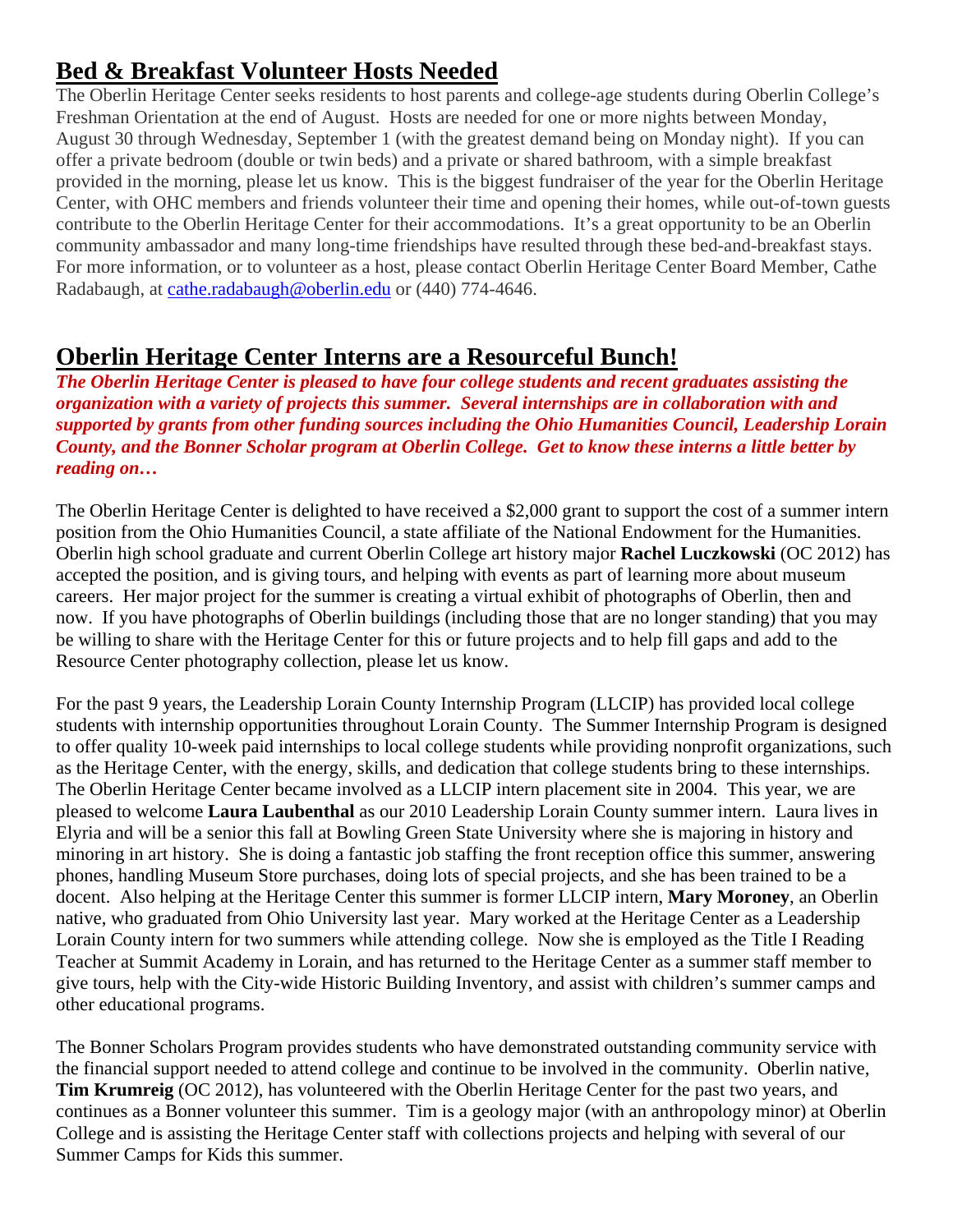## **The Power of a Historic Photograph (or two)**

Congratulations to LorMet Community Credit Union on the Grand Opening of their glistening new Oberlin branch at 49 South Main Street! The exterior of the building has been meticulously brought back to its original 1958 appearance in accordance with a historical photograph from the Heritage Center's collection. The interior also recalls the décor and design of the 1950s, right down to the yellow and turquoise Formica topped chrome dinette set in the staff room. Pat Murphy, the Oberlin Heritage Center's Executive Director, noted "It is great fun and very gratifying that the Heritage Center's research and historic photo collection helped LorMet to devise a historically accurate design that is a great new addition to the downtown historic district and an asset for the entire community. I commend the leadership of LorMet and its CEO Dan Cwalina as well as architect Mark Lessner for their hard work on this amazing project." The Heritage Center (then known as the Oberlin Historical and Improvement Organization or O.H.I.O.) also played a major role in the renovation of the neighboring building, the New Union Center for the Arts, by spearheading the reconstruction of the building's bell tower in 1997. That project, too, was made possible by the existence of a historic photograph which showed the original tower prior to its removal in 1940.

# **Oberlin Heritage Center Members Now in 34 States – Let's Try for 50!**

Did you know that 11% of the Oberlin Heritage Center's membership (more than 80 memberships) hail from states other than Ohio and even include one foreign country (Greece)? How exciting to have great support for the Heritage Center from all corners of the country! Can you help recruit a new member from any of these states -- Arkansas, Delaware, Idaho, Kansas, Louisiana, Mississippi, Montana, Nevada, New Hampshire, New Mexico, North Dakota, Rhode Island, South Dakota, Utah, West Virginia, and Wyoming – to help add to our coast-to-coast membership base? New members can join, and others can renew today online or call (440) 774- 1700 and request a membership brochure be sent to you. Members are the heart of this organization, and we love welcoming new members at any time!

### **Also of Interest**

**4th Annual Historic Ashland Home and Garden Tour** – July 3, 2010, from 9 a.m. to 5 p.m. featuring numerous Nationally Registered homes as well as others with local and architectural interest. Tickets are available for \$10 (pre-sale) or \$12 on the day of the tour. Visit www.CenterStreetHistoricDistrict.org or call (419) 560-4020 or (419) 496-2816 for more information including how to obtain tickets and the list of homes open for the tour. Proceeds for the event go to the Center Street Historic District Association for preservation projects.

**Ohio Chautauqua**, an exciting mixture of education and entertainment, will focus on **The 1930s** this year, and will be coming to four unique communities across the state in July. Characters include **W.C. Fields** (portrayed by **Hank Fincken**), **Margaret Mitchell** (**Debra Conner**), **Paul Robeson** (**Marvin Jefferson**), **Eleanor Roosevelt** (**Susan Marie Frontczak**), and **Orson Welles** (**Michael Hughes**). The old-fashioned red and white striped Chautauqua tent will go up in **Hudson** (July 6-10), **Ashland** (July 13-17), **Gallipolis** (July 20-24) and **Union County/Marysville** (July 27-31). Fun for the entire family! For additional details, please visit www.ohiohumanities.org or call (800)293-9774 or e-mail frant@ohiohumanities.org.

**A Taste of History** is sponsored by the Black River Historical Society of Lorain on Saturday, July 31, from 12 noon to 9:00 p.m. at the Black River Landing (421 Black River Lane, Lorain). Admission is free. This funfilled event features musical entertainment, wine-tasting from six local wineries (\$10.00 includes a souvenir wine glass and five tickets for tastings), great food, antiques, arts & crafts vendors and more. For more information, contact the Black River Historical Society at 440-245-2563.